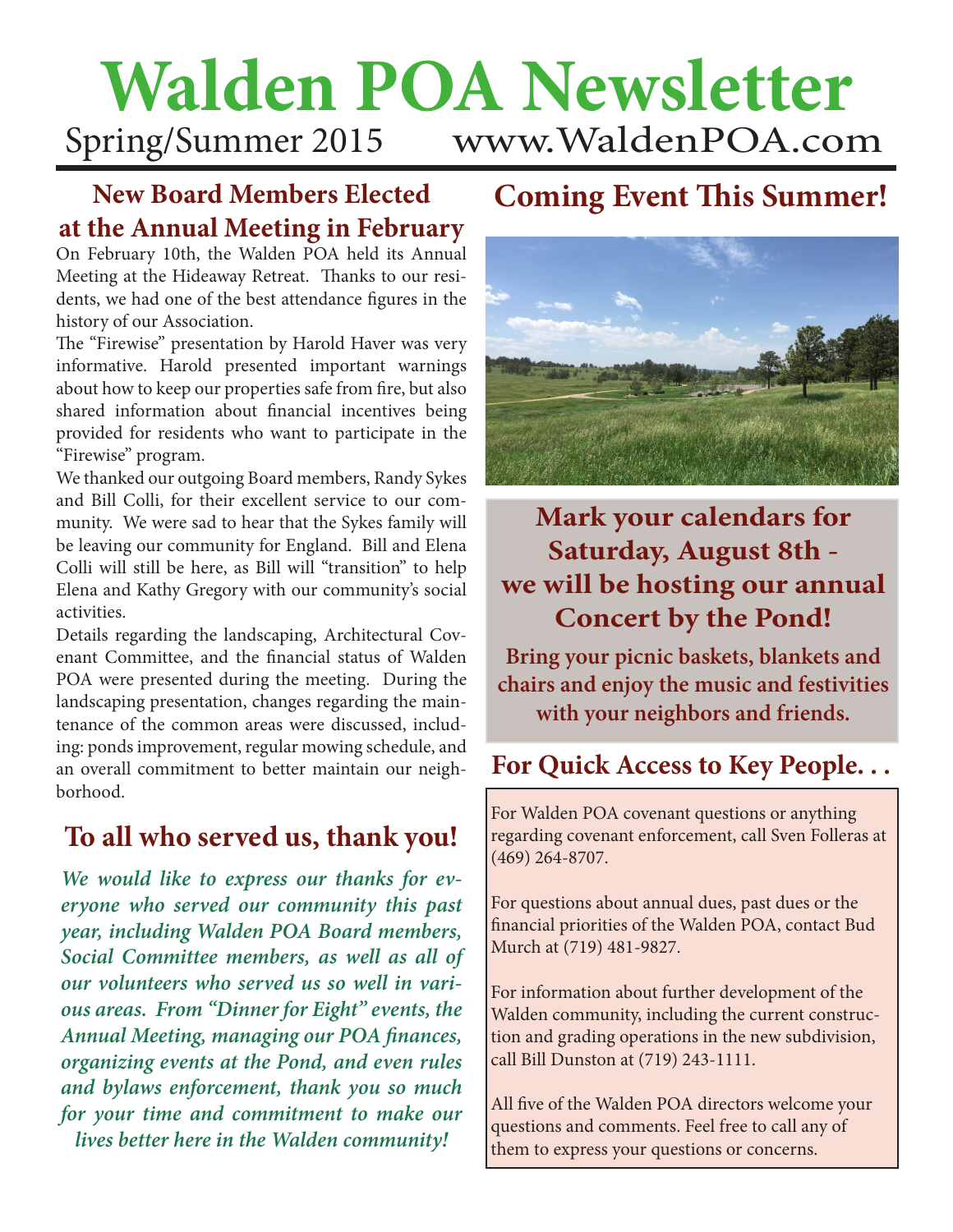I am passionate about helping to make Walden a premier subdivision in El Paso County by continuing to promote high building standards, making the community esthetically attractive and a great place to live, ensuring compliance with our covenant, while advancing our property values. I will strive to ensure fairness and expediency in all Walden POA-related matters.

As an Information Technology executive at a Fortune 100 company, I have significant experience working through a variety of issues in legal matters, contract negotiations, budgeting, and general leadership. I am well versed in evaluating complex alternatives and arriving at fair decisions based on fact-based analysis.

#### **Secretary** - John Harris

Walden is a special place to live, and I am grateful for the opportunity to serve our community. Having a beautiful community for our families is a privilege, and I look forward to the future of our community. To enjoy the views, the ponds and the trails, and especially our neighbors is a special opportunity we value. My wife and I own a strategic consulting business and I am the head coach of a middle school football team. My commitment is to preserve our community values, increase property values, and to build for the future.

#### **Treasurer** - Bud Murch

I count it a privilege to serve on the Walden POA Board of Directors. Walden is a beautiful place to live with friendly neighbors. I will always be available to respond to any questions that POA members may have. I retired from the aerospace industry in California several years ago. My experience is in management, technology, teaching, and marketing. When my wife and I first moved to Colorado Springs we built a home in Fox Run and I served on the Fox Run HOA board of Directors. Soon after we arrived in Colorado Springs I was offered a faculty position at a local college and taught there for 13 years. I have served on the Walden POA Board since January 2014. Give me a call and we can get acquainted and talk about this terrific neighborhood.

### **See our updated website at www.WaldenPOA.com!**

#### **President** - Sven Folleras **Vice President** - Jason Douglas

I consider it a privilege to be a part of the Walden Property Owners Association. As someone who has lived in this area for over 18 years, I am considerate of the past, while looking to the future of our beautiful community. As a business owner in the Tri Lakes area, I appreciate being a part of the Walden POA, and the need for caring, safe, and stable communities for all of us to live in.

#### **Board Member** - Bill Dunston

As one of the largest property owners and a co-developer of our community with his brother, Matt Dunston, Bill serves on the Walden POA Board. His role as liaison for the Walden development team is appreciated as he works hard to improve our community.



#### **Current Construction News from Matt Dunston, Developer of Walden**

"We are pleased to announce that 42 new homesites will be coming online in Summer 2015. This is the first phase in the 116 lot development which was approved unanimously by all five the El Paso County Commissioners. The new home sites will be one acre in size and back up to ninety-two acres of open space & trails. In addition to adding to the open space, three additional miles of trails will be constructed as well (creating a total of 4.5 miles in all). These trails and open space are located in the heart of Walden and will serve as a hub, connecting the whole community and will be beneficial to all."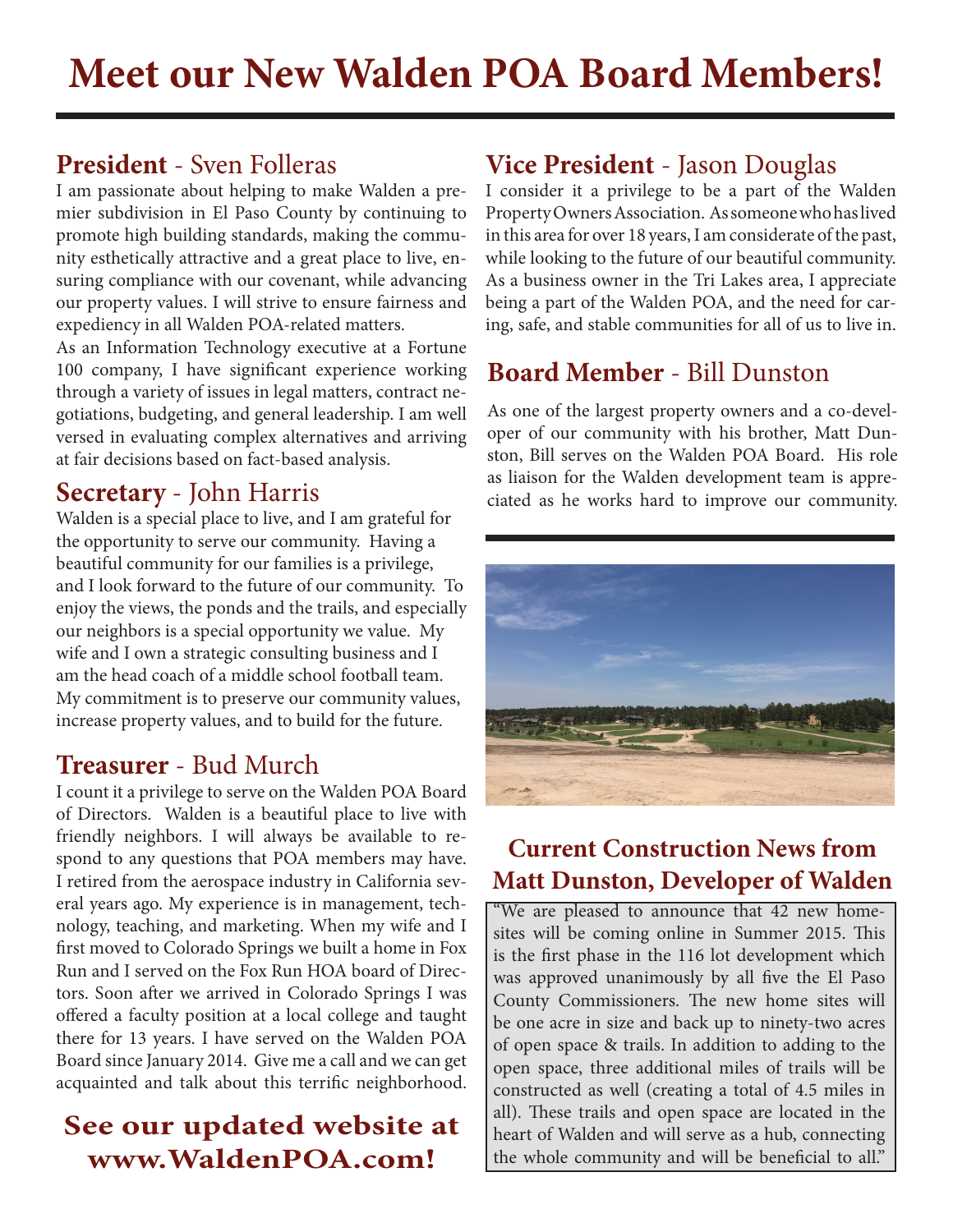# A Letter from Our Walden Association President . . .

With the new development taking place in Walden, 2015 will be a year of changes impacting all of us.

New homeowners will become part of our community, giving us more leverage when approaching the County for services, such as snow removal and road improvements. Our trail system and green space will be expanded, providing even greater opportunities for outdoor recreation.

But we will also have challenges. Traffic will increase and the community will become denser as existing lots are developed. The Architecture Control Committee will be faced with an increase in demand for reviewing new landscaping and construction plans. It is also reasonable to expect that the Board will be faced with an increase in concerns and issues brought forth by property owners. In order for the Board to fairly represent the interest of all Walden property owners amidst all of the changes, we will need to operate efficiently and transparently, applying sound fiscal constraints. Our annual fees are relatively low as compared to many POAs, and the Board hopes to avoid any increase in the foreseeable future.

On the lighter side, the Board will also help facilitate various social activities and events within the community. Expect additional information from the Social Committee as we go forward. Thank you for your support in making Walden a great community!

Sven Folleras, President, Walden POA

# Greetings from the Architectural Control Committee!

The Walden Architecture Control Committee has as its mandate to review all new building plans, landscape plans, and any proposed modifications to properties at Walden. The ACC is comprised of two developers (Bill Dunston, Matt Dunston) and a duly elected homeowner (Sven Folleras).

The ACC Charter is to "assure, through intelligent architectural control of building design, placement, materials, colors, and construction, that Walden shall become and remain an attractive residential community, and to uphold and enhance property values."

The ACC Design Guidelines are available at http://www.waldenpoa.org. Click on the link entitled "Architectural Control" and you will find the resources you will need.

The ACC strives to be fair and provide a timely response. Your collaboration with the ACC is very much appreciated!

# *For all things involving the Walden community, go to our website at www.WaldenPOA.com*